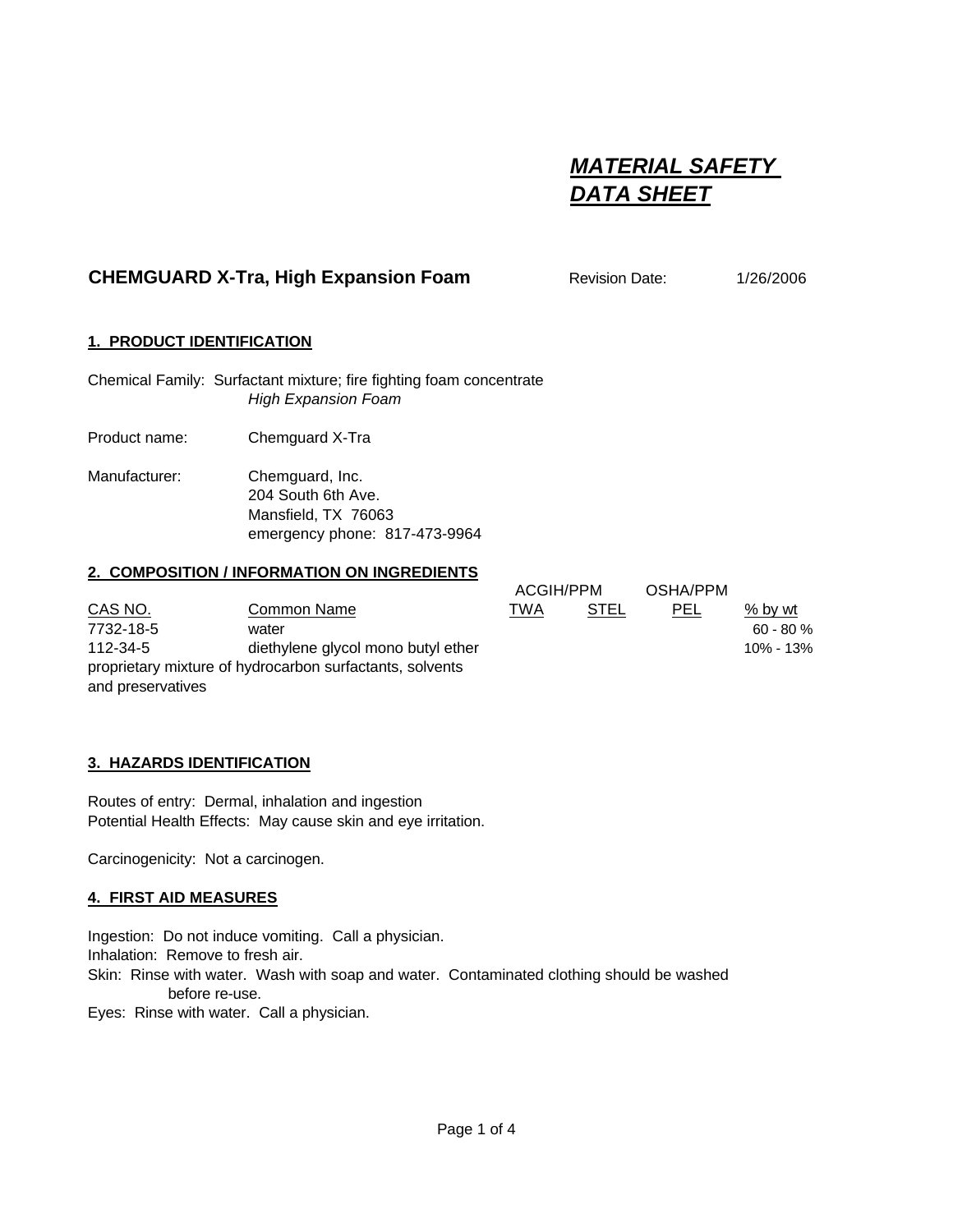## **5. FIRE FIGHTING MEASURES**

| Flash Point:                                 | $>212$ °F     |
|----------------------------------------------|---------------|
| Flammable Limits in air (lower % by volume): | not evaluated |
| Flammable Limits in air (upper % by volume): | not evaluated |
| Auto-ignition Temperature:                   | not evaluated |

General Hazards: None known.

Fire Fighting Equipment: Self contained breathing apparatus Fire Extinguishing Media: Water, Foam, Carbon Dioxide, Dry Chemical, Halon Fire and Explosion Hazards: Decomposition products may be toxic. Hazardous Combustion Products: oxides of nitrogen, sulfur and carbon

## **6. ACCIDENTAL RELEASE**

Contain spills. Vacuum or pump into storage containers, absorb smaller quantities with absorbent materials, and dispose of properly. Washing area with water will create large amounts of foam.

Dispose of released and contained material in accordance with local, state, and federal regulations. Release to local waste treatment plant only with permission.

## **7. HANDLING AND STORAGE**

Store in original container, or appropriate end-use device. Store at temperatures of 35 - 120 degrees F. If the material freezes, it may be thawed without loss of performance.

## **8. EXPOSURE CONTROLS, PERSONAL PROTECTION**

Eye Protection: Wear side-shield safety glasses. Skin Protection: Wear latex gloves. Respiratory Protection: Use organic vapor respirator if needed.

## **9. PHYSICAL AND CHEMICAL PROPERTIES**

| <b>Boiling Point:</b>      | $212^\circ$         |
|----------------------------|---------------------|
| <b>Melting Point:</b>      | $38^{\circ}$ F      |
| Specific Gravity:          | $1.01$ g/ml         |
| Vapor Pressure (mm Hg):    | N/A                 |
| рH                         | $7.0 - 8.5$         |
| Flash Point (PMCC):        | $>212$ °F           |
| Vapor Density (air = $1$ ) | N/A                 |
| Solubility in water:       | 100%                |
| Appearance:                | clear amber liquid  |
| Odor:                      | slight solvent odor |
|                            |                     |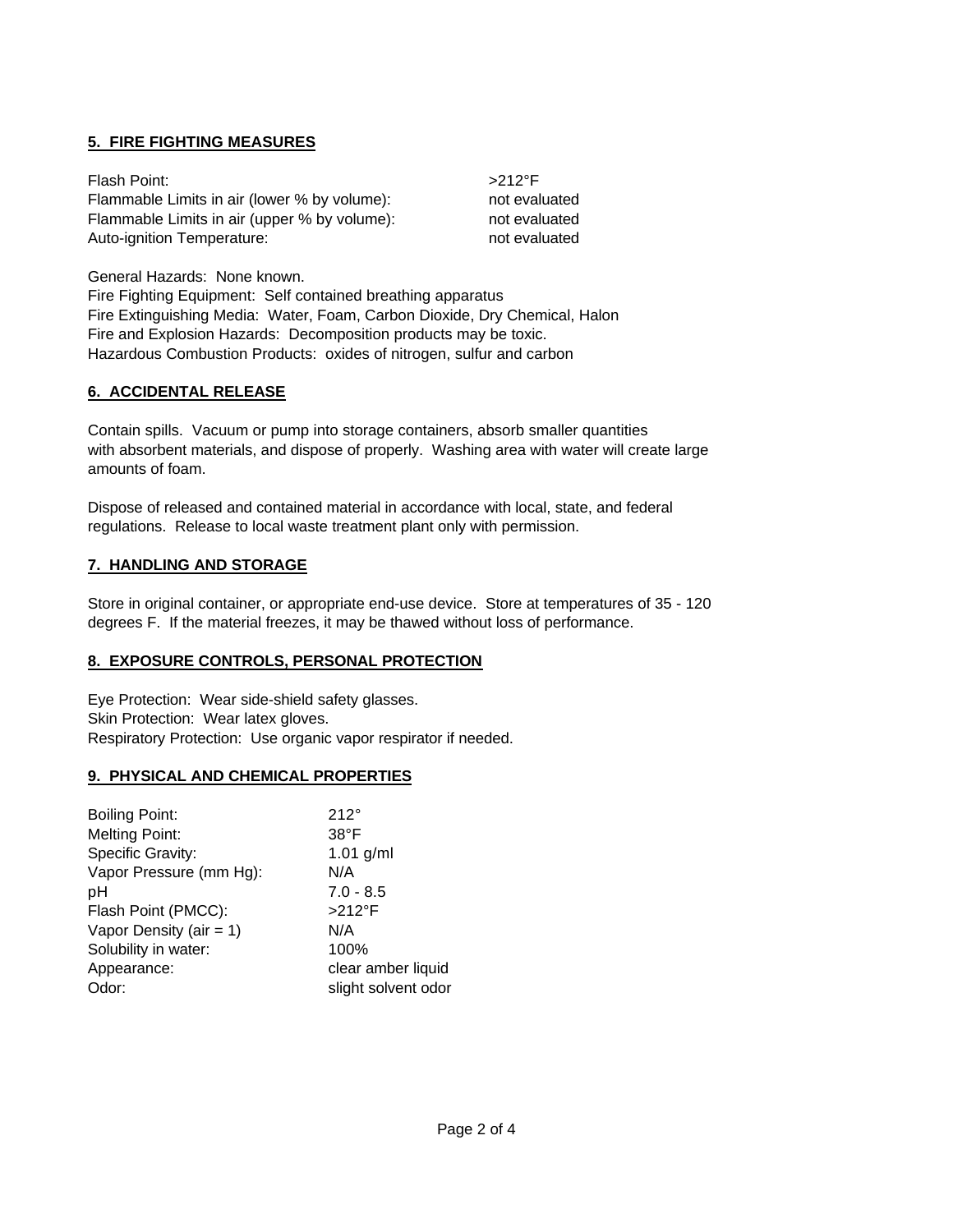## **10. STABILITY AND REACTIVITY**

Stability: Stable Incompatibility: Strong oxidizers Hazardous Polymerization: Will not occur. Decomposition Products: Oxides of nitrogen, sulfur, carbon.

#### **11. TOXICOLOGICAL INFORMATION**

| Eye Irritation: (Rabbits) mild irritant     |               |  |  |  |  |
|---------------------------------------------|---------------|--|--|--|--|
| Skin Irritation: (Rabbits) minimal irritant |               |  |  |  |  |
| <b>Inhalation Toxicity:</b>                 | not evaluated |  |  |  |  |
| Sensitization:                              | not evaluated |  |  |  |  |
| Teratology:                                 | not evaluated |  |  |  |  |
| Mutagenicity:                               | not evaluated |  |  |  |  |
| Reproduction:                               | not evaluated |  |  |  |  |
| Acute Oral Effects (Rats):                  | not evaluated |  |  |  |  |

#### **12. ECOLOGICAL INFORMATION**

Chemical Oxygen Demand: 535,000 mg/l 10,700 mg/l Biological Oxygen Demand (20 day): 301,000 mg/l 6,020 mg/l Biodegradability (B.O.D./C.O.D.) 56% 56% 56% Total Organic Carbon: 78,500 mg/l 1,570 mg/l LC50 (96 hour pimephales promelas) not evaluated not evaluated LC50 (48 hour, daphnia magna) hot evaluated not evaluated not evaluated

CONCENTRATE SOLUTION (AS USED)

#### **13. DISPOSAL CONSIDERATIONS**

Dispose in accordance with local, state, and federal regulations. Discharge to waste treatment plants only with permission. Anti-foam agents may be used to reduce foaming in waste streams.

#### **14. TRANSPORTATION INFORMATION**

Department of Transportation proper shipping name: not regulated

#### **15. REGULATORY INFORMATION**

All ingredients are on the TSCA inventory. No components are reportable under SARA Title III, sec. 313 No components are priority pollutants listed under the U.S. Clean Water Act Section 307 (2)(1) Priority Pollutant List (40 CFR 401.15). No components are reportable under **CERCLA**.

#### **16. OTHER INFORMATION**

| <b>NFPA Hazard Ratings</b> | <b>HMIS Identification System</b> |  |
|----------------------------|-----------------------------------|--|
|                            | Health Hazard Rating              |  |
|                            | Flammability Rating               |  |
|                            | Instability/Reactivity Rating     |  |